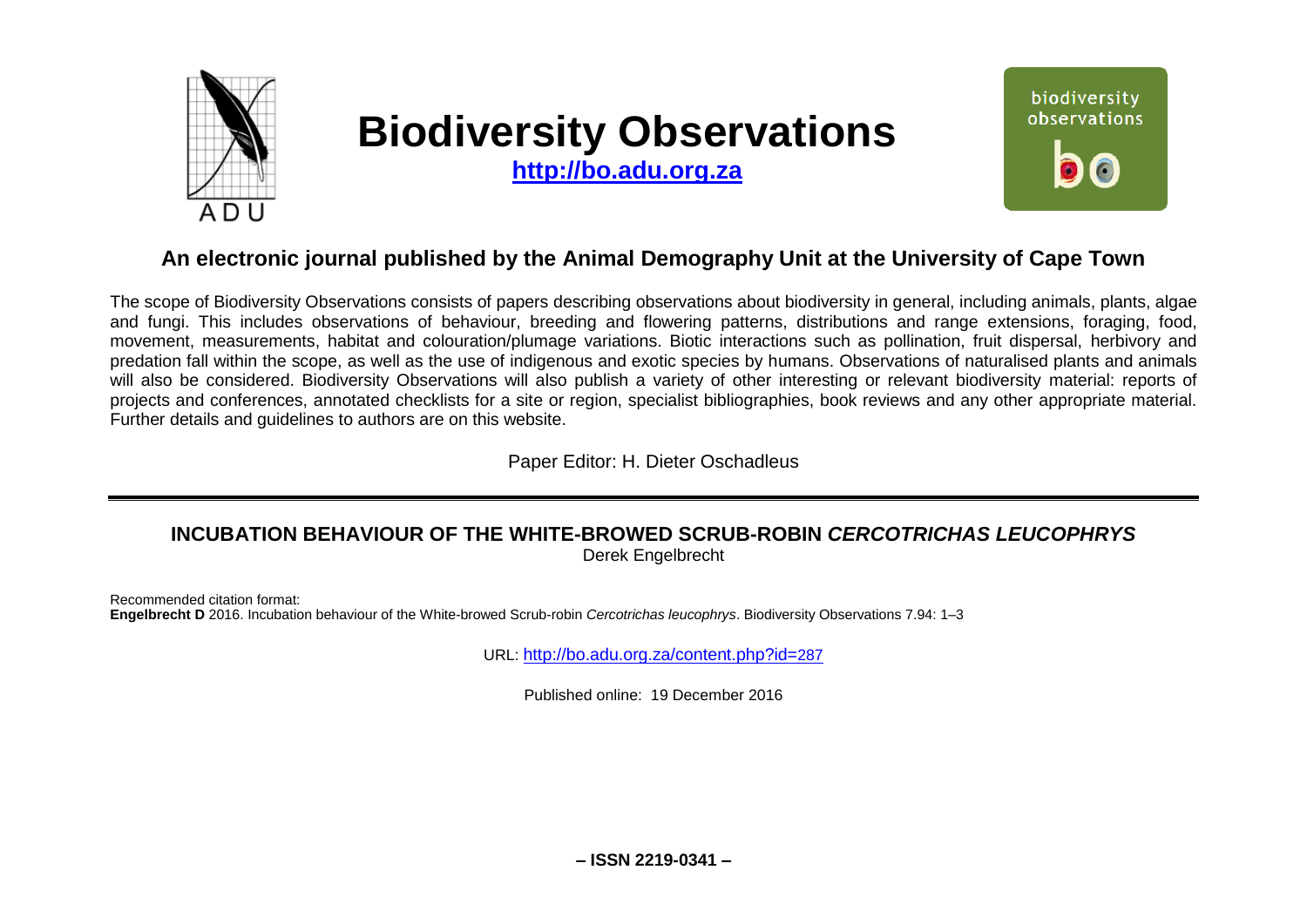

#### **AVIAN BIOLOGY**

#### **INCUBATION BEHAVIOUR OF THE WHITE-BROWED SCRUB-ROBIN** *CERCOTRICHAS LEUCOPHRYS*

*Derek Engelbrecht*

Department of Biodiversity, University of Limpopo, Private Bag X1106, SOVENGA, 0727

Email: derek.engelbrecht@ul.ac.za

The White-browed Scrub-robin *Cercotrichas leucophrys* is the most widespread of African robins, occurring throughout much of the low to moderate rainfall savannah woodlands in Africa (Oatley and Arnott 1998). Although common throughout its range, its shy disposition and habit of darting for cover at the least provocation has made this species difficult to observe and, as such, various aspects of its general biology are still poorly known. Details of its incubation behaviour are particularly scant but are known to be performed by the female only, commence upon clutch completion and lasts 12 to 14 days (Van Someren 1956; Chittenden 1989; Oatley and Arnott 1998). Nothing is known about the duration of its incubation shift lengths and nest attendance patterns.

Here I report on the incubation behaviour of the White-browed Scrubrobin observed at a nest (23° 53' 42''S; 29° 44' 29''E) on the campus of the University of Limpopo, South Africa. On 9 November 2016 I observed a bird carrying nesting material. White-browed Scrubrobins are sexually monomorphic and in order to verify the roles of the sexes in the nesting cycle, it was necessary to catch and fit at least one of the pair with a combination of colour rings (Plate 1).



**Plate 1 -** The colour-marked, female White-browed Scrub-robin perched on the ramp at the access point to the nest.

To determine such aspects as nest attendance and incubation onand off-bouts, I concealed a Sony HDR-XR160 Handycam near the nest and allowed it to record continuously for 6–8 hours during daytime. The following parameters were recorded: overall nest attendance (total percentage of time spent on the nest during a recording session), mean on-bouts (minutes spent on the nest) and mean off-bouts (minutes spent away from the nest). Furthermore, to exclude activities such as nest maintenance which is not directly related to incubation, on- or off-bouts were only scored if it exceeded 30 seconds. An incubation on-bout lasting less than 30 seconds is unlikely to result in significant changes in the temperature of eggs (Auer *et al.* 2007). All times were rounded to the nearest minute as the incubating bird sometimes left the nest briefly for selfmaintenance activities or to perform maintenance to the nest before returning again to incubate.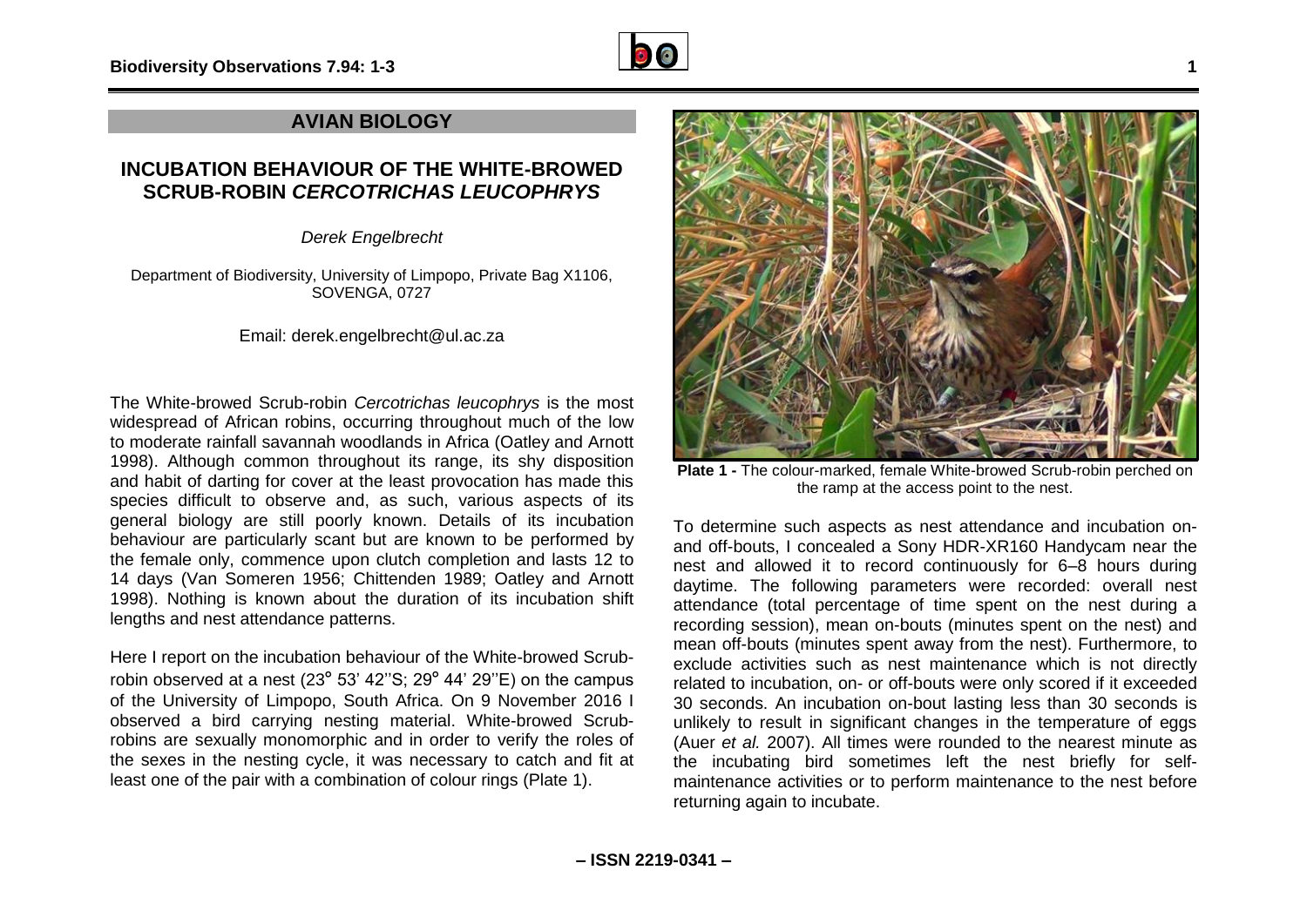

The nest was located in a grass tussock, virtually at ground-level and was partially concealed by overhanging branches of a Syringa *Melia azedarach*, making it difficult to locate. Although the nest seemed almost completed upon finding it, the first egg was only laid four days later on 13 November 2016. The eggs, nest structure and dimensions fit Oatley's (2005) description of an untidy nest with a deep cup constructed of broad grass blades, grass stems and small twigs, lined with fine rootlets (Plate 2). The nest also had a clear ramp (landing pad) as described by Oatley (2005). The mass (g) and dimensions (l x w, 0.01 mm) of the two eggs were: 2.1 g and 18.99 x 14.74 mm, and 2.1 g and 19.16 x 14.45 mm.

Video footage was obtained for a total of 38.86 hours spanning six days from 14–19 November 2016. The nest was empty, presumably predated, on 20 November 2016. Video footage confirmed that the female was solely responsible for incubation. At no stage was the male observed at the nest although he could be heard singing closeby on many occasions. There was therefore no evidence of the male provisioning the female at the nest in this pair. The female was only observed bringing material to the nest on one occasion. It therefore seems that nest construction is completed, or almost completed, before laying and incubation starts. During incubation, the female typically sat very deep in the nest with just her tail extending above the cup rim (Plate 3). She also sat remarkably still and tight when a potential threat approached, flying off at the last possible moment.



**Plate 2 -** The White-browed Scrub-robin nest with two eggs. Note the ramp at the bottom of the image (circled in red).

The overall nest attendance was 75.0% which is considerably greater than the mean percentage nest attentiveness of 65.4% exhibited by female-only incubating passerines (Matysioková and Remeš 2014). The mean duration of an incubation on-bout was 62.5  $\pm$  53.9 minutes, median = 67.0, range, 4–199 minutes, n = 26, and the duration of off-bouts were  $18.0 \pm 11.8$  minutes, median 16.5, range 4-47 minutes,  $n = 28$ . Unfortunately there is no data available for other scrub-robins to compare the results of this study with.